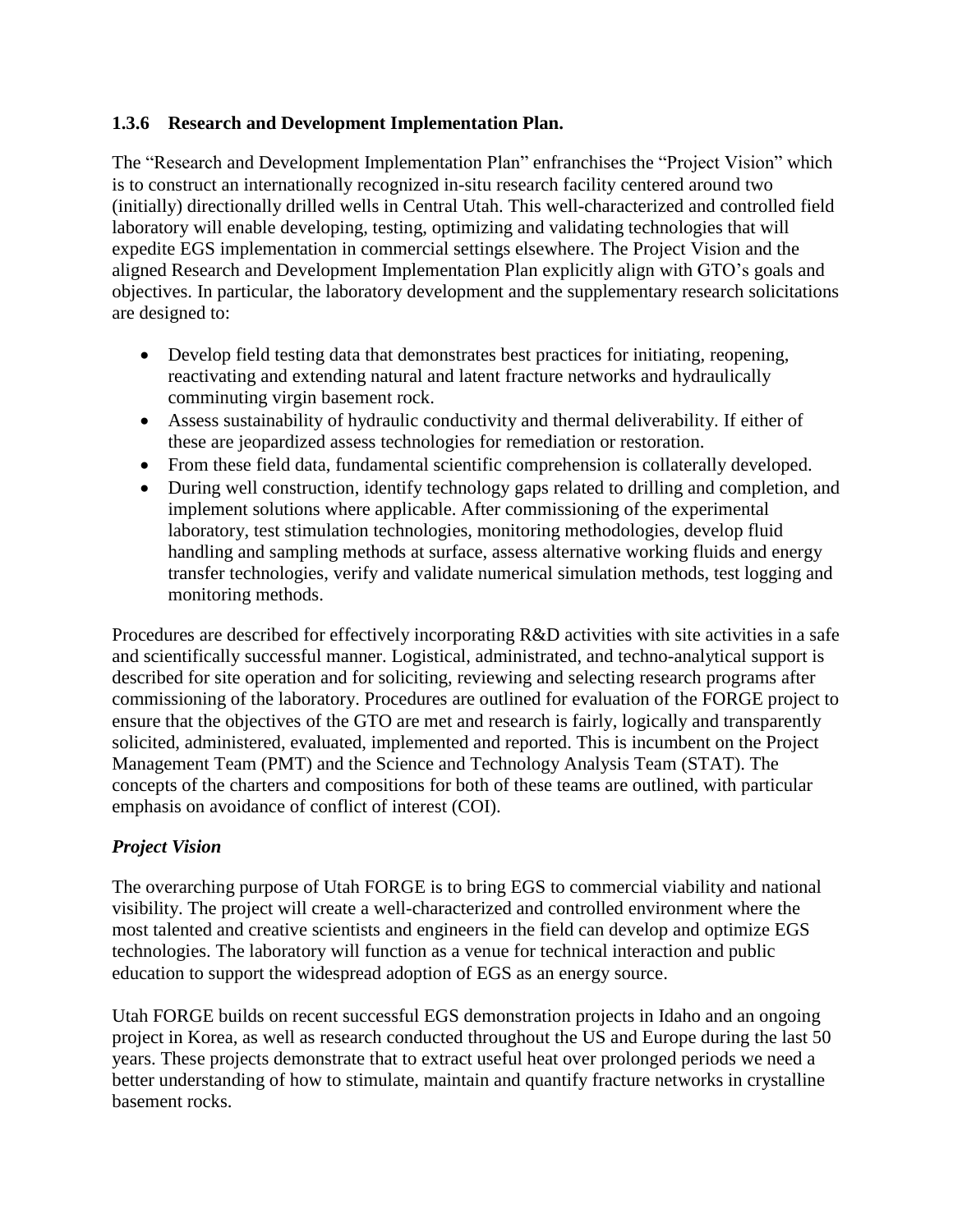Previous successful EGS stimulation experiments (e.g., Desert Peak, Geysers, Landau, Soultz and Raft River) have all relied on interaction with pre-existing structures. Tests at locations without such structures (e.g., Newberry) have been discouraging. The Utah FORGE site includes areas suitable for studying the fundamental geologic conditions for successful heat extraction, and for developing engineering protocols that will increase the number of potential sites for EGS energy development.

The R&D Implementation program at Utah FORGE is focused on addressing the following questions:

- What pre-existing fracturing and stress states of the reservoir rocks are necessary for EGS development? A corollary is, "If fractures are sparse, are there conditioning procedures (aggressive perforation, propellant, cyclic thermal or cryogenic injection,) that can overcome these limitations?"
- What techniques can stimulate targeted reservoir rocks to create long-lived dilation and a heat exchange surface area sufficient to support EGS circulation? What technologies can be effectively used to characterize permeability, fracture interconnectivity and other key properties required for EGS system deployment?

In order to achieve rapid progress, the Utah FORGE Research and Development Implementation Plan requires high-level collaboration between geoscientists and engineers. The Utah FORGE Project Management Team (PMT) will support the research with staff professionals to facilitate progress. Aspects of the plan pertaining to Phase 2C will be implemented as early as possible so as to involve the community of geothermal researchers in the laboratory development.

The Project Management Team (PMT) will administer the FORGE R&D Implementation Plan. The managing and administrative staff will be housed at EGI and led by the Utah FORGE Managing PI, Dr. Joseph Moore. The PMT will consist of three additional members: Dr. Rick Allis, Dr. John McLennan, and Dr. Philip Wannamaker. The PMT will take primary responsibility for day-to-day technical and financial management of Utah FORGE R&D, its cooperative agreements, educational and transitioning programs that it develops, agreements on intellectual property (IP) and addressing the management of conflicts for participating members. EGI and the University of Utah have extensive experience in operating large, federal research centers and conducting collaborative research with US federal laboratories, other universities, government organizations, and the oil and gas and geothermal communities.

The process of involving the wider geothermal community will be described below. The result will be a program with the following goals:

- 1. Drill and steer highly deviated wells into granitic rocks with a temperature of  $\sim$ 175-225°C in the 1.5-4 km depth range.
- 2. Solicit, develop and test innovative technologies for reservoir stimulation, monitoring and testing.
- 3. Create a network of highly conductive fluid pathways connecting the wells (without short-circuiting), demonstrate long-term reservoir sustainability and monitor performance and thermal extraction efficiency.
- 4. Characterize the reservoir volume (productive, sustained surface area), fracture morphology, directions, surface area and interconnectivity; formulate and validate reservoir and site models.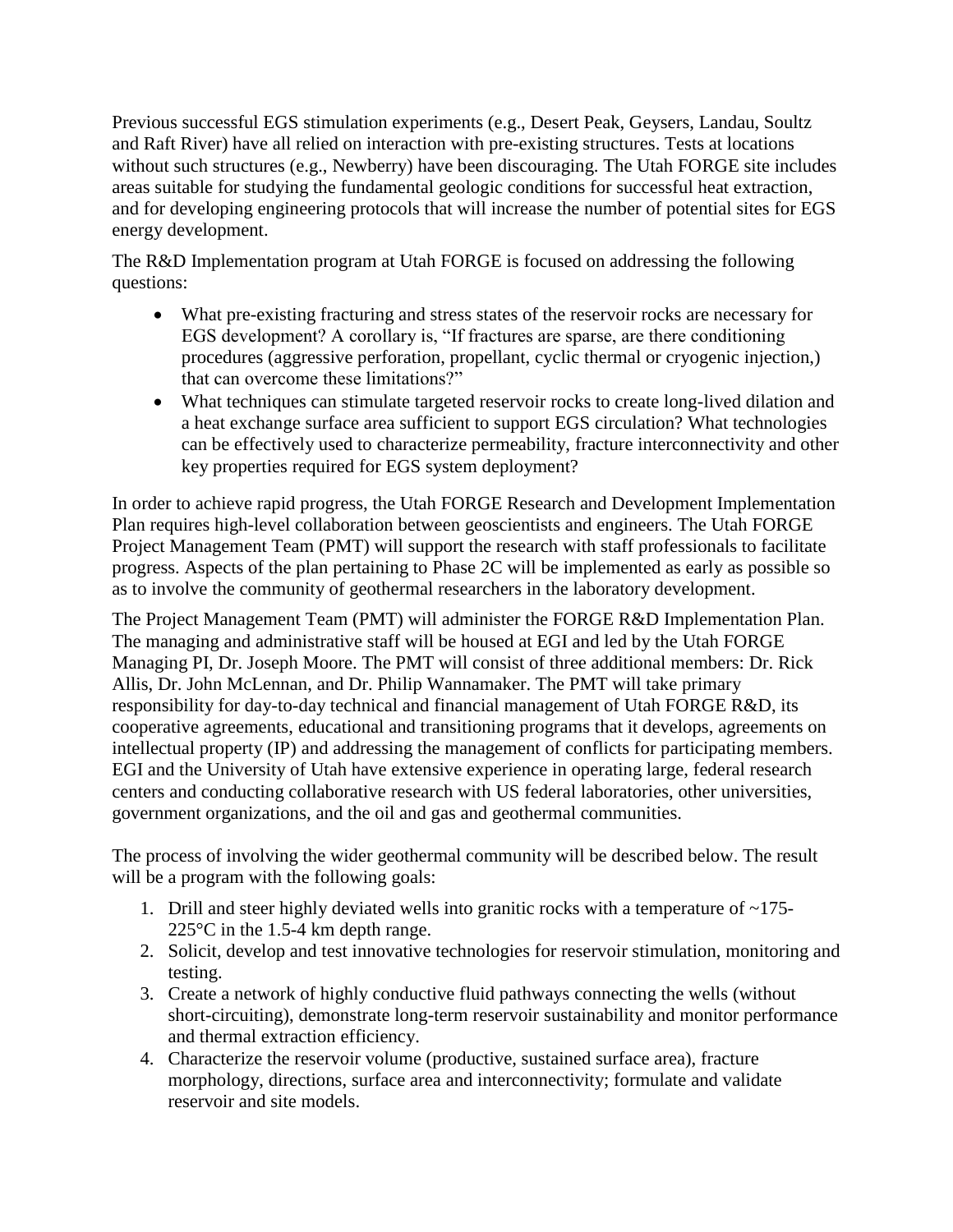- 5. Provide a facility where high-temperature logging and fracture imaging tools and equipment can be tested, and expert teams can visit and test novel stimulation and heat exchange techniques.
- 6. Provide a site that showcases EGS technologies to the public, stakeholders, and the energy industry; demonstrating that they are viable and have the potential to contribute significantly to power generation and direct use applications.
- 7. Provide educational and research opportunities at all levels from grade school to graduate programs, as well as the general public, national and international specialists and laypersons.

# *Pre-Selection Technical Plan (Phases 1, 2A and 2B)*

Utah FORGE activities will evolve through the project timeline. In Phase 1, we have demonstrated that the laboratory site meets the technical requirements established by the DOE for temperature, rock type and depth. Temperatures, rock distributions, large-scale tectonic structures, background seismicity, stress directions, representative matrix rock strength and permeability were established. Based on the analysis of legacy and newly acquired data (refer to Task 1.1 and 1.2), a  $\sim$ 5 km<sup>2</sup> site area has been selected for the deep drilling venue. No environmental issue that would constrain FORGE activity has been identified thus far.

The activities of Phase 2 will progressively improve our understanding of the deep well site. In Phase 2A, we (the Utah FORGE PMT, its contractors, and consultants) will:

- Augment seismic data that have been collected since 1980. Dr. Kristine Pankow (University of Utah Seismographic Stations) and Dr. Jim Rutledge (Schlumberger) will lead the seismic monitoring activities.
- Establish the baseline information necessary to ensure that any site activities present no conditions incompatible with the site, and that all necessary environmental permitting and NEPA requirements be met in an adequate timeframe to satisfy the programmatic needs of the DOE. Ms. Anna Carter (private consultant) will serve as the Environmental Manager of Utah FORGE.
- Continue outreach and communication program initiated in Phase 1 including public meetings, science fairs, and use of website and social media. Dr. Anthony Butterfield and his students (University of Utah) will conduct K-Gray activities throughout Utah and the material developed will be made available nationally through electronic media.

In Phase 2B, we will undertake non-invasive geologic and geophysical surveys and thermal gradient drilling in order to reduce uncertainty by better constraining the top of the granite, the subsurface locations of faults, and the temperature distribution beneath the deep drill site. Seismic monitoring will continue. Background data on ground motion and deformation will be collected from ground motion detectors, tiltmeters, geodetic surveys. The new data will allow us to further refine the target location. In Phase 2B, we will:

- Achieve full NEPA compliance.
- Fully instrument the site for surface and subsurface investigations. The team will bring the site to full readiness for R&D technology testing and evaluation.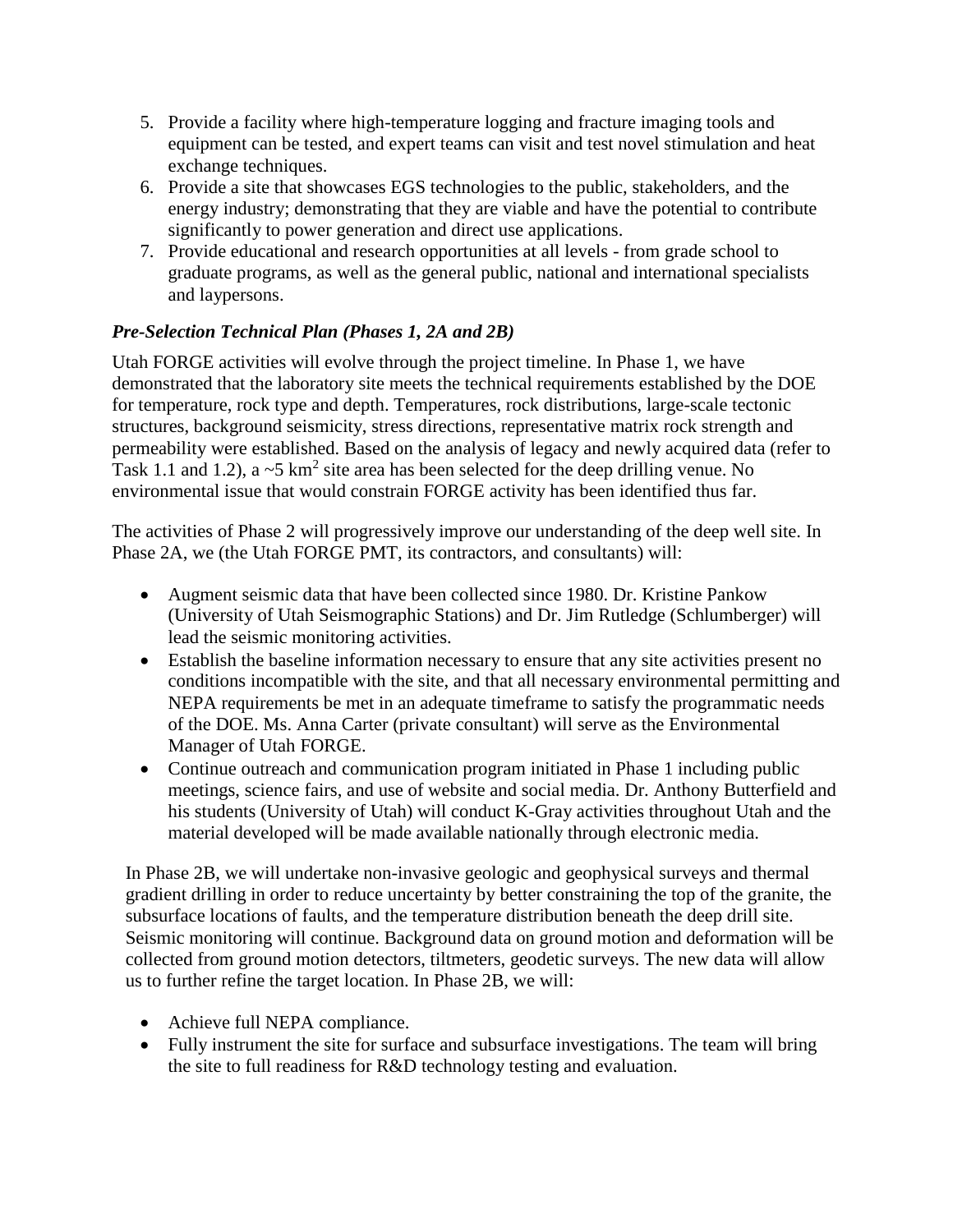- Initiate non-invasive characterization of the site. Activities will be directed toward further characterization of subsurface geology and stress regime, the hydrologic system and the thermal regime and preparing for acquiring surface representations of hydraulic stimulation in future stages. Utilize the data to refine the drilling and testing program for the Phase 2C test well.
- Continue ongoing seismic monitoring to record seismic background in this historically quiescent region of Utah. Microearthquake data will be incorporated into a finalized Induced Seismicity Mitigation Plan. This plan will include a Probabilistic Seismic Hazard Analysis, delineate Criteria for Damage and Vibration, and specify Mitigation Actions appropriate for future field testing.
- Continue outreach and communication activities initiated in Phase 2A. The intent is to engage stakeholders and inform the public and DOE about ongoing activities. The full list of activities is included in the Project Management Plan and SOPO.
- In concert with the DOE, establish the STAT as described subsequently in this R&D Implementation Plan.

# *Post-Selection Technical Plan (Phases 2C and 3) Phase 2C*

In Phase 2C, a 1525 m vertical testing/reservoir characterization wellbore will be drilled to the granitic reservoir in addition to drilling wells for microseismic monitoring. The test hole will be drilled and a complete suite of openhole logs will be run to determine petrophysical properties and delineate natural fracture systems. Core will be taken from the granitic reservoir and the physical and mechanical properties of the rocks will be determined. Measurements will be carried out to determine in situ stresses using microhydraulic fracturing (see for example, McLennan, 1980<sup>1</sup>) and, in combination with the mechanical property data, used to calibrate the acoustic logs. At least two of small volume injections will be performed in the test hole to provide data to infer the behavior of the reservoir rock during future stimulation and to aid in developing a geothermal model of the reservoir. This well will be cased and cemented. A string of geophones will be installed for seismic monitoring and fracture mapping during and after stimulation of the deep wells drilled in Phase 3. Inferences of permeability will be made by well testing in naturally fractured regions (if present) and/or in conjunction with the microhydraulic fracturing. The procedures will be similar to Diagnostic Fracture Injection Testing (DFIT) adopted in the petroleum industry, with pre- and post-closure assessments. The geologic, geophysical, and mechanical properties data will be consolidated into a geomodel representing the thermal reservoir. Natural fractures and faulting will be important components of this geologic model – as inferred from field mapping, seismic and image logging Numerical modeling will assist in predicting the effects of potential stimulation activities.

There is also some possibility of incorporating a well of opportunity. The Acord-1 is a legacy well in the area. If funds allow, that well would be re-entered and cleaned out. It would then be available for testing new technologies by R&D Performers – for example, thermal stability of logging tools and isolation technologies.

 $\overline{\phantom{a}}$ <sup>1</sup> McLennan, J.D. 1980. Hydraulic Fracturing: A Fracture Mechanics Approach, Ph.D. Dissertation, University of Toronto, November.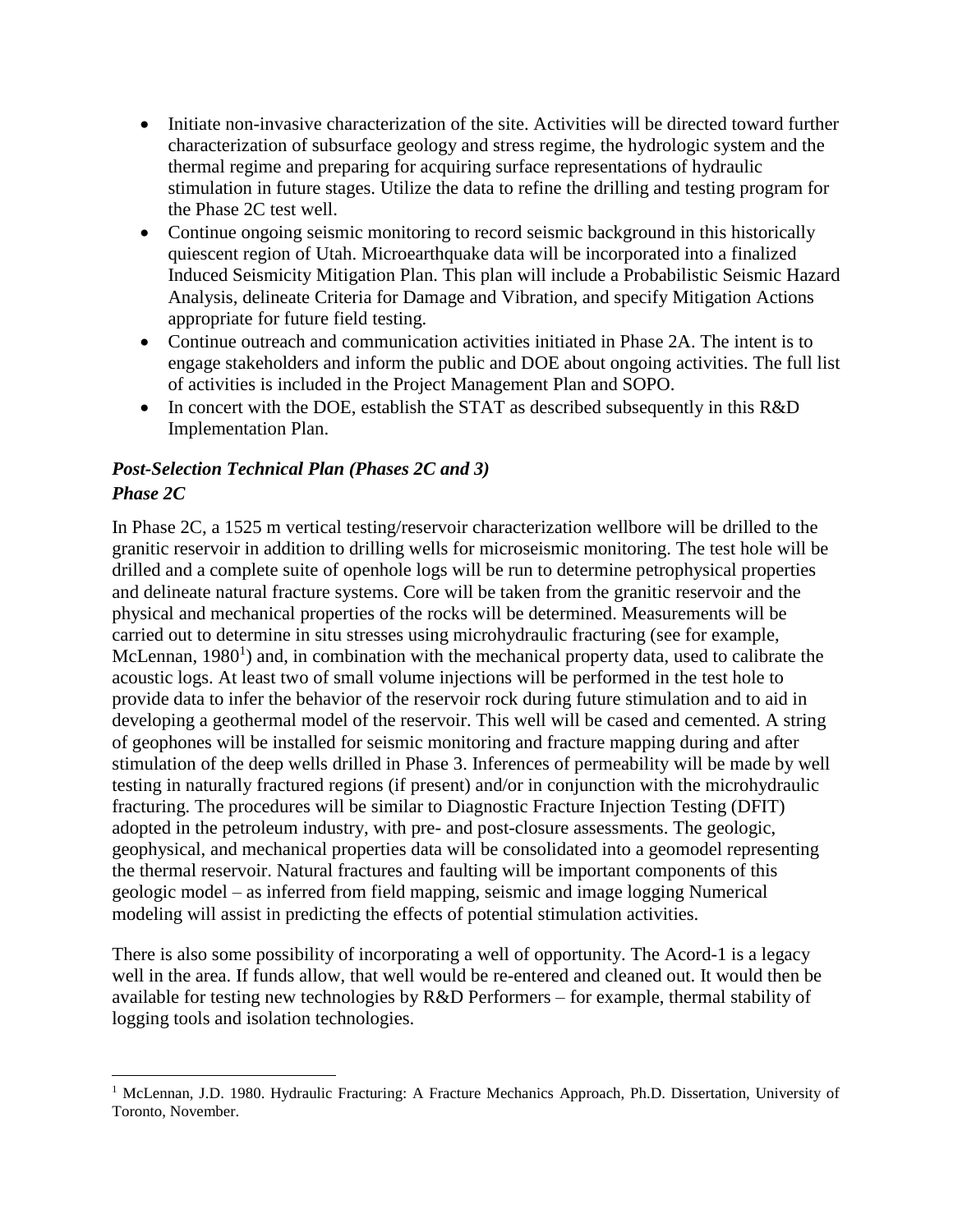While carrying out all of these activities, the Utah FORGE team will closely coordinate with technical and management specialists on the Science and Technology Analysis Team (STAT). The STAT will be established and convened to assess the "state of the art" (e.g. exploration and testing, drilling and completion, stimulation, production, reservoir management, and sustainability) and define R&D directions. The first solicitation for R&D investigations will be prepared and issued at the beginning of Phase 3. The STAT will contribute to the development of the stimulation program and its metrics.

### *Phase 3*

Phase 3 will involve full implementation of FORGE, including drilling, stimulation, flow and pressure transient analysis, and monitoring to achieve incremental as well as substantial additions to the important findings from earlier field demonstrations, domestically and internationally. R&D projects will be solicited, reviewed, selected and tested. These projects will be designed to develop new and novel tools and methods for the drilling, stimulation and maintenance of EGS reservoirs. We anticipate that emphasis will be placed on the development of tools capable of withstanding elevated temperatures for long periods of time. Tools are needed to increase the Rate of Penetration (ROP), improve geosteering and perform Logging While Drilling (LWD) in these extreme environments. New technologies that can substantially improve EGS development include smart tracers and other fracture mapping/quantification methods, geophysical and well testing techniques for reservoir monitoring, and new reservoir models and simulation methodologies.

During Phase 3, two wells will be drilled and interconnecting hydraulic fracturing will be undertaken. The facility will allow will allow development, testing, refinement and comparison of different EGS stimulation, monitoring, prediction, mapping, extraction, and prediction technologies. While protocols are not finalized, based on our present understanding of the drilling environment, we propose to drill two or more wells vertically to a depth of approximately 1800 m and complete them with legs drilled to the southeast at approximately  $60^{\circ}$ or more from the vertical.<sup>2</sup> We anticipate drilling the deviated legs of these wells not more than 100 m apart. More insights are provided below. As discussed below, we propose a staged stimulation program beginning at the toe of the first well drilled, rather than attempting to stimulate the entire reservoir section at one time. This will allow implementation of some additional simulation and completion methods uphole from the initial fractures. All data generated by the project will be made available to the public through the National Geothermal Data System.

EGI has an MOU with Southwest Petroleum University in Chengdu City, China. We have been sharing information related to their deep EGS drilling and stimulation program in South Korea. One of the key messages from that program is the difficulty in breaking down deep granitic reservoirs. The recent results of attempted stimulation in this South Korean setting - which was designed to develop an EGS reservoir in granite - demonstrate that even high pressure (in excess of 90 MPa at the surface) could not break down the toe of the active well, precluding the immediate opportunity to produce the distributed fracture network required for EGS

 $\overline{\phantom{a}}$ <sup>2</sup> Consultation with various service providers indicates that horizontal drilling would be possible but setting isolation tools may be less problematic at a slightly smaller inclination.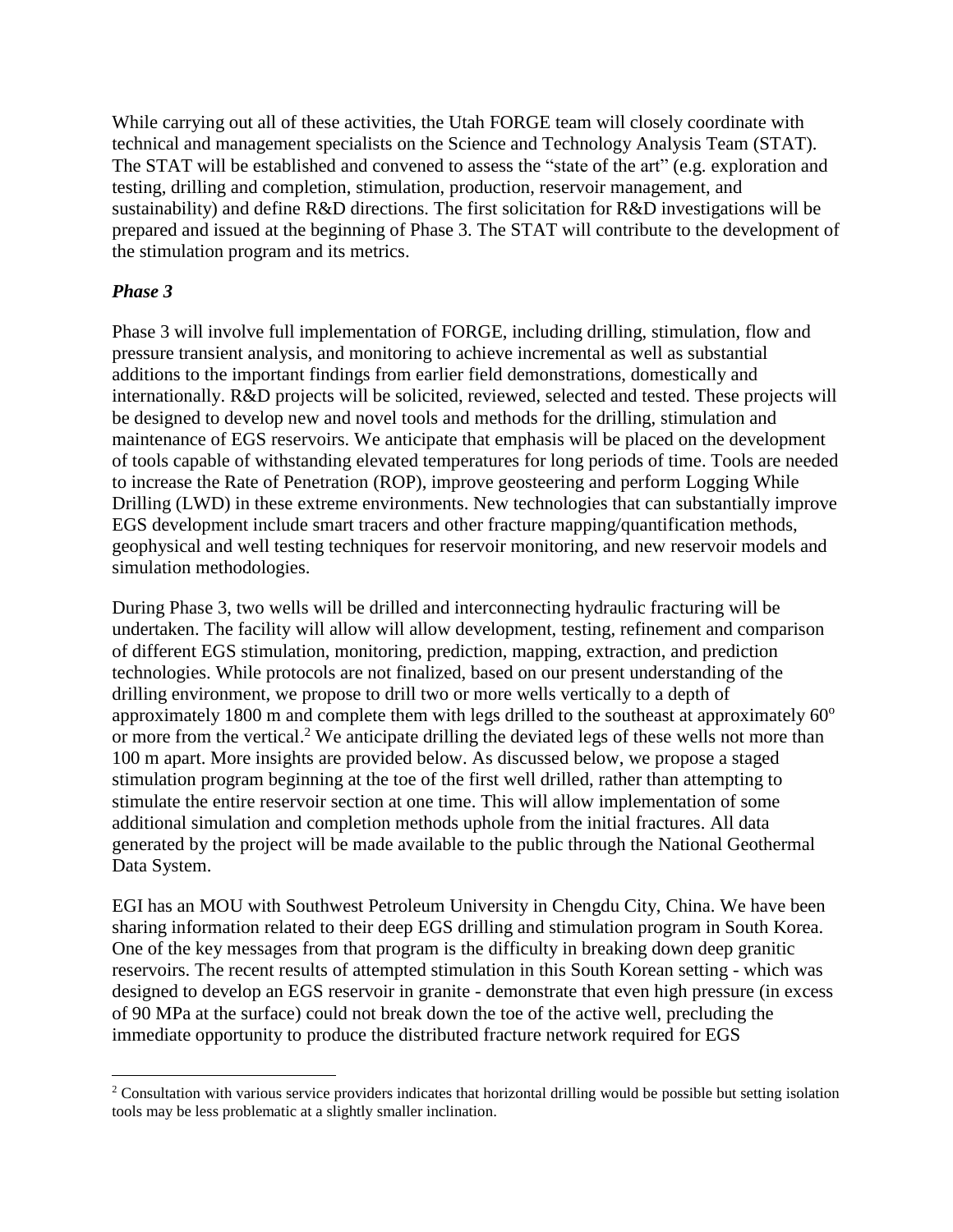development. Those researchers tried aggressive injection, cycling and prolonged maintenance of elevated pressures. No significant injectivity was created in the 100 m of open hole despite the high pressures. These data, as well as the results of other EGS experiments suggest two important considerations:

- 1. Incorporation of existing zones of weakness (veins, fractures) into the isolated zone in the wellbore, with an added requirement of closely spaced stimulations will likely be required unless the natural fracture frequency is high.
- 2. Implementation of breakdown procedures (e.g. perforating in openhole, multiple perforation runs, propellant, aggressive abrasive slotting, and/or cryogenic fluids<sup>3</sup>) will be required in addition to hydraulic stimulation.

In order to achieve interconnected wells, we propose the following general approach. This is based on our experience and current understanding of the reservoir environment. At this point, we DO NOT recommend that the entire wellbore length is hydraulically fractured. Only two zones at the toe of the "active" well will be treated. This allows future research in terms of stimulation methodology to be assessed in the R&D phase:

- 1. In Year 1 of Phase 3, drill and case the "active"<sup>4</sup> well. The well be cased and cemented (it may be a cemented liner that is later tied back), leaving a 20 m barefoot section below the casing shoe (7-inch casing is being currently considered). This section will allow us to evaluate openhole hydraulic fracturing.
- 2. Where possible log the entire hole. Temperature may require cooldown.
- 3. Carry out a Diagnostic Fracture Injection Test (DFIT) at the toe to assess if measures need to be taken to promote breakdown. Interpret pre- and after-closure data. Determine in-situ stress conditions, permeability, skin, degree of natural fracturing and suitability for stimulation (without near-wellbore conditioning to assist breakdown).
- 4. Stimulate one or two additional zones within the cased portion of the well. At the present time, plug-and-perf techniques will be used because of their relative simplicity. Short segments of the lateral will be isolated, likely with only one perforation cluster although this is an area of open discussion. Currently, the preferred treating fluid will be slickwater (water with biocide, friction reducer and corrosion inhibitor) on the premise that proppant will not be initially pumped. In fact, these zones could be refractured subsequently to specifically evaluate the effectiveness and longevity of bauxite (see EGI DOE-Proppant study The Role of Geochemistry and Stress on Fracture Development and Proppant Behavior in EGS Development)).
- 5. There are other permutations for treating these lower zones that will be evaluated prior to stimulation. For example, low rate injection of cold water has proven to be effective at Raft River. Is shear induced conductivity sustainable? Customized treating schemes could be conceived to allow rates to increase at constant or decreasing pressure.
- 6. After stimulation, continue, low rate injection of cold water.

 $\overline{a}$ <sup>3</sup> Application is unlikely because of need for specialized metallurgy in the injection tubing, but it is not out of the question. There could also be risks to isolation equipment.

 $\frac{4}{3}$  For arbitrary delineation of the two wells, the initial well is termed the active well. The second well is termed the passive well. The implication is that the active well will be hydraulically fractured and the passive well drilled to intersect the fractures.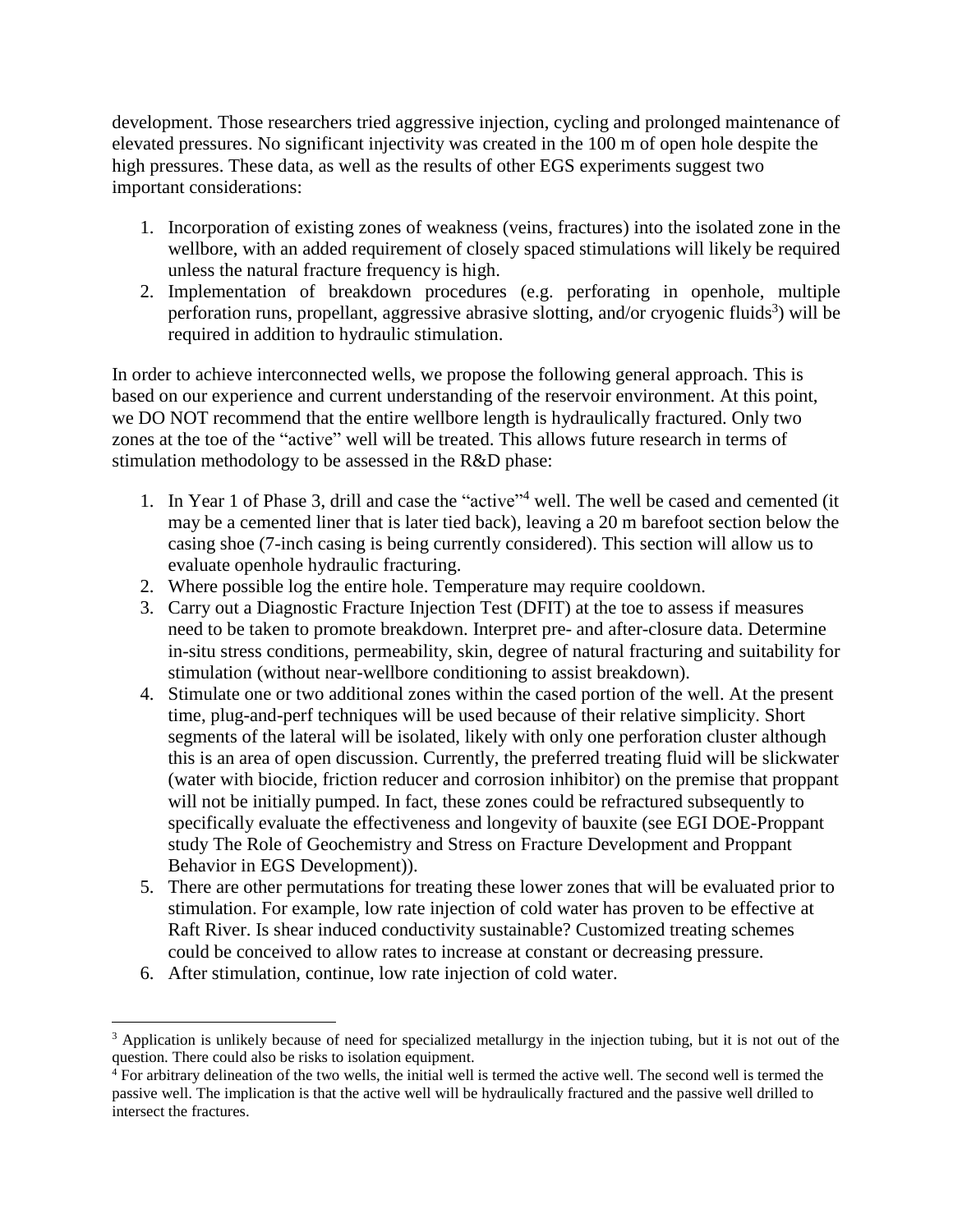- 7. Using installed monitoring equipment, monitor the direction and extent of the fractures that are created.
- 8. Drill the second well in Year 2. The deviated leg of this well will be directionally drilled to optimally intersect the fracture networks determined from Well 1 stimulations. Intersection can be confirmed by several methods including pressure transient testing resistivity surveys, and tracer breakthrough.
- 9. Different stimulation techniques will be tested during the stimulations. Potential techniques could include the use of proppant, cold water injection, propellant, and abrasive slotting.
- 10. Conduct a long-term test to establish the efficiency of the EGS system, Characterize the temperature,, fracture volume, fracture interconnectivity, and heat sweep evolution of the system with time. Monitor fracture growth, seismicity and pressures using surface monitoring equipment, the seismic network, Distributed Temperature Sensors, and downhole logs (e.g. Temperature-Pressure-Spinner logs) to validate model predictions. Test the effects of potential enhancement techniques such as repeated stimulations, changing fluid pressures and temperature.

The Project Management Team will ensure that the logistical administrative, analytical and technical support required for on-site operations will be available and will facilitate data sharing, access. All data generated by the project will be made available to the public through the National Geothermal Data System.

## *R&D Implementation Plan*

The R&D Implementation Plan has been designed to develop new technologies and to provide the flexibility required to address the evolving needs of the project. Fifty percent of the funds provided by DOE will be used for R&D subcontracts; the remainder will be attributed to drilling, stimulation and related activities, operations and management, and routine periodic or continuous monitoring activities. R&D activities will be generated, funded and managed through a recurring series of Funding Opportunity Announcements (FOAs). The mechanisms and protocols that will be used to address R&D needs throughout all phases of the Utah FORGE project are described in the following R&D Implementation Plan. Proposals submitted outside the scope of the FOAs will be considered based on the level of funding available, the needs of the project, their impact on ongoing activities, and the STAT's assessment of their contributions to advancing EGS application and viability. R&D projects will not be limited to topics addressed by the FOAs

The scope of the plan includes:

- 1. Management of the R&D program,
- 2. Identification of technologies and research that address FORGE and future EGS needs,
- 3. Preparation of Funding Opportunity Announcements (FOAs), proposal solicitation,
- 4. Selection of technical experts to serve on the STAT and STAT obligations to the R&D program.
- 5. Management of these technology development/validation and research projects
- 6. Management of conflicts of interest.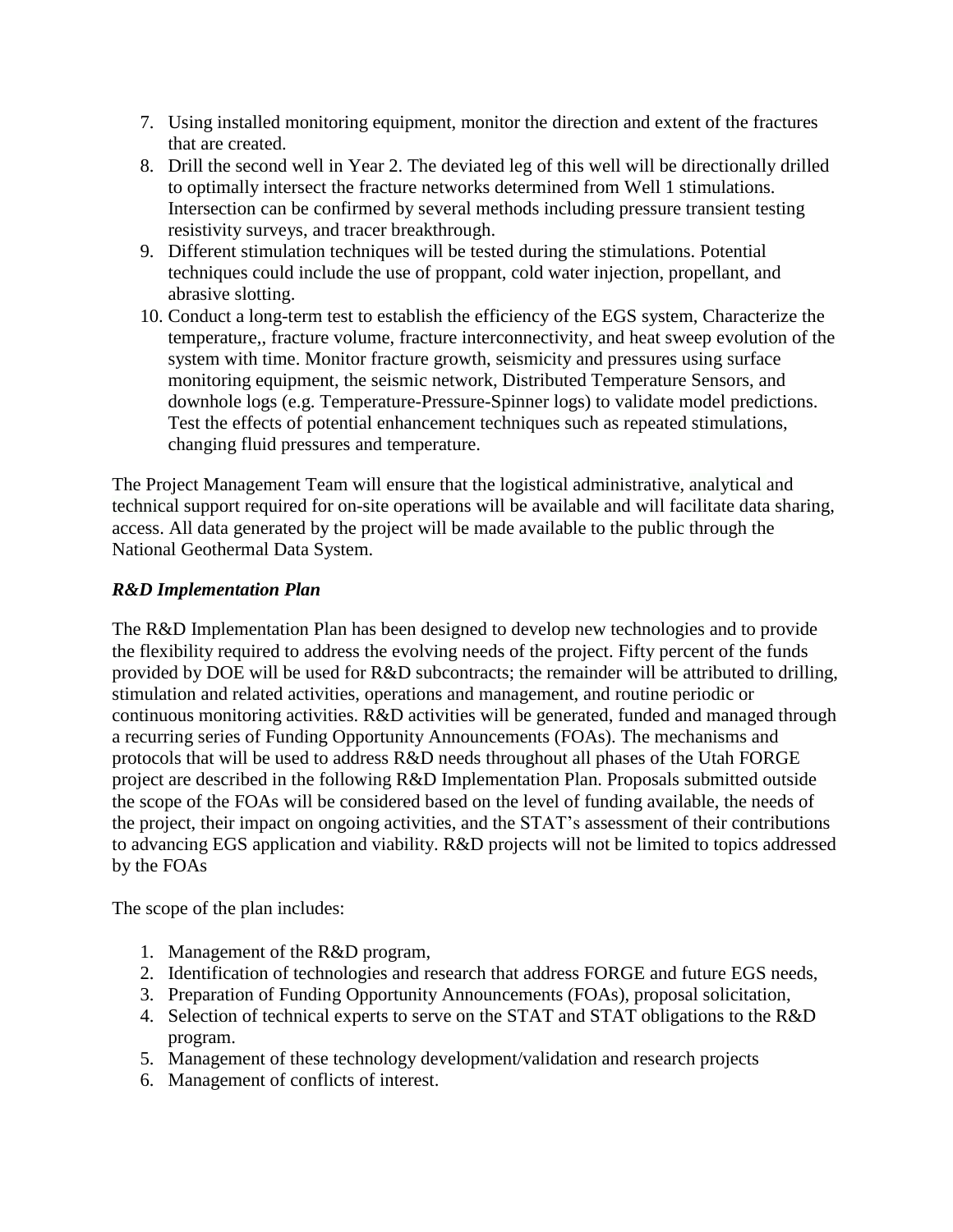The STAT will consist of DOE representatives, their appointed technical experts, as well as experts from the geothermal, petroleum, and rock mechanics communities; the latter will be appointed by the Project Management Team (PMT). The PMT will oversee all day-to-day operations and management, including administrative and financial activities of Utah FORGE.

### *Management of the R&D Program*

#### *Science Technology and Analysis Team*

The STAT will provide technical guidance on research directions, identify specific research topics and ensure continued significance of the FORGE mission throughout Phases 2C and 3. To avoid potential Conflicts of Interest, the STAT will conduct its activities independent of the Utah FORGE Project Management Team (PMT) (Figure 1). The STAT, which will be established in Phase 2C, will:



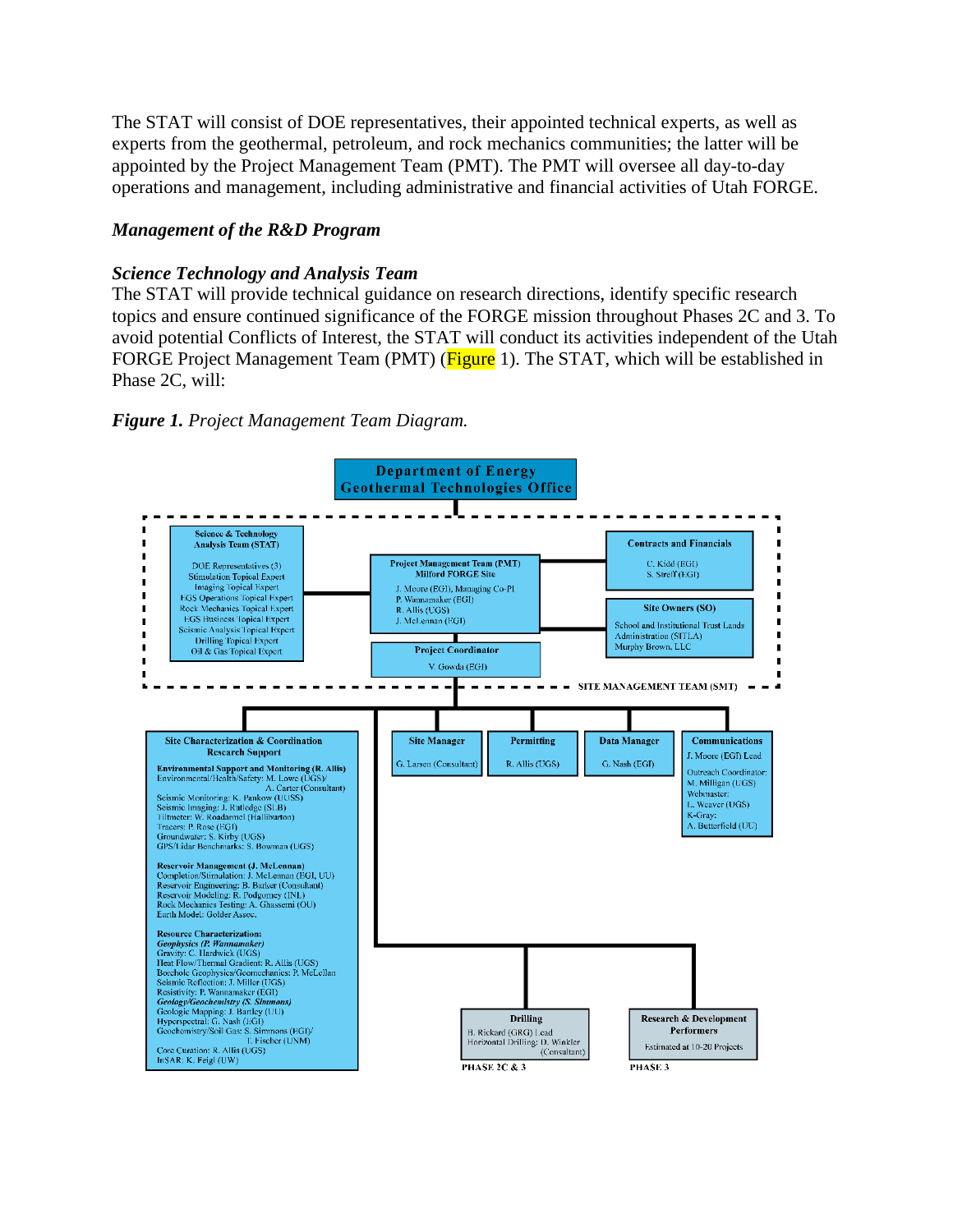- 1. Assess and summarize the current state of the art and identify technology gaps,
- 2. Establish technical baseline information and performance metrics,
- 3. Determine topics for the initial and subsequent rounds of solicitations during Phase 3
- 4. Provide a draft of the solicitations for release at the beginning of Phase 3.
- 5. Review proposals and R&D progress

The membership of the STAT may change as the project objectives evolve. Phase 2C activities will focus on site characterization and the development of the Utah FORGE laboratory, including drilling and stimulation and fluid circulation. Once the wells are drilled and interconnected, the focus will be on reservoir behavior, thermal extraction management and long term assessment. This may require modification of the STAT. The charter and governance structure of the STAT will be established in Phase 2C. It will include provisions for modifying the STAT membership to meet the project's evolving needs.

In order to bridge the gap between the engineering and scientific aspects of the project, members of the STAT will include world class experts in site characterization, drilling and well stimulation, reservoir management and engineering, rock mechanics, and induced seismicity. The STAT members will be drawn from the geothermal and oil and gas industries, national laboratories, research organizations, energy technology companies and academic institutions. The STAT will consist of approximately 10 standing members, up to seven of whom will be selected by the PMT and at least three by the DOE. We have identified a group of experts who can serve on the initial STAT. For example, Eng. Sidney Green, an expert in rock mechanics, Dr. J-C. Rogiers, an expert in rock mechanics and well stimulation, Dr. Roland Horne, an expert in reservoir engineering, and Dr. Norm Warpinski, an expert in microseismic monitoring have agreed to serve on the STAT. In addition, Mr. Nick Goodman, CEO of Cyrq Energy, has agreed to assist in above ground activities. Cyrq currently produces electricity from three geothermal fields. Other experts have been identified to fill the remaining spots and have agreed to serve. We will provide the names of all STAT candidates to the DOE for comment prior to forming the committee. Other world-class experts have indicated their interest in serving on the STAT.

The DOE will choose one member of the STAT to serve as Chairperson. This individual will serve as the primary contact between the STAT and the Managing PI. The Chair will ensure that the goals and objectives of the DOE program are being considered and incorporated into the R&D projects.

The STAT will meet at least twice a year. The STAT, including its governance and charter, will be established within two months of the Phase 2C award. The first meeting of the STAT will be convened in Salt Lake City within the following 2 months (i.e., four months from the start of Phase 2C). At this meeting, the STAT will initiate discussions on:

- 1. The current state-of-the-technology,
- 2. Baseline information and performance metrics for Utah FORGE
- 3. The topics for the first round of solicitations. Writing responsibilities for the first round of solicitations will be assigned.

Solicitations will be issued in the following three EGS lifecycle categories: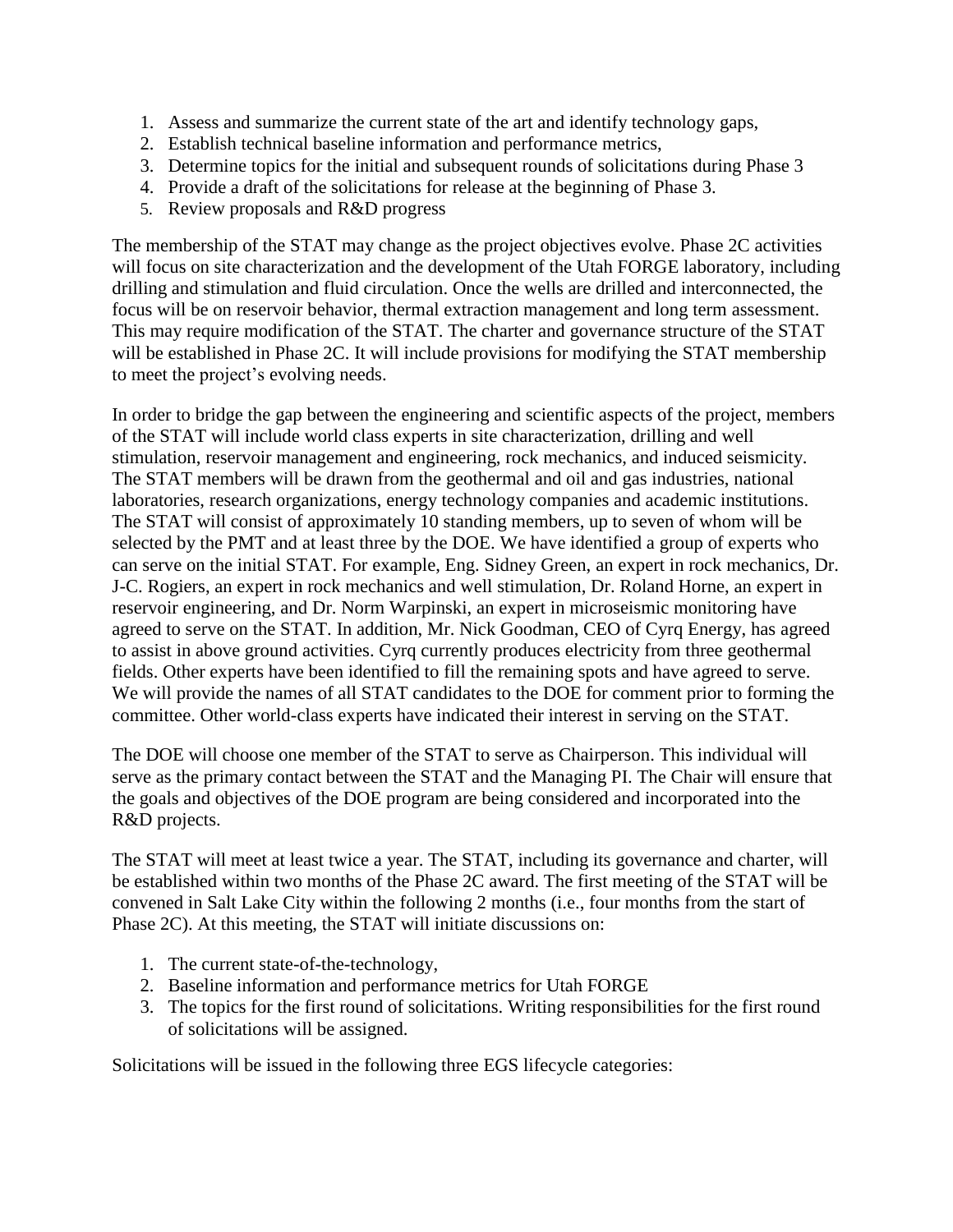- Reservoir characterization (coupled imaging, drilling for interrogation and monitoring, high temperature tools and sensors)
- Reservoir creation (formation access, fracture characterization, zonal isolation stimulation technologies)
- Reservoir sustainability (long-term testing, monitoring, and operational feedback).

Solicitations will be released at month 7. The STAT will meet again at approximately month 10 months to review the proposals submitted under Phase 2C solicitations. We anticipate completing contract negotiations by the start of Phase 3. The solicitation process will be repeated annually in Phase 3 following a similar schedule The STAT will meet during the first quarter to determine topics for the year's solicitations. This meeting will be combined with a Peer Review of activities related to R&D projects, Operations and Maintenance, and projects being conducted by Utah FORGE personnel. The solicitations will be reviewed at the second STAT meeting, which will be convened at approximately month 10, with contract negotiations completed within the following 60 days

## *Project Management Team*

The PMT will participate in discussions with the STAT and provide updates on Utah FORGE activities but will not be voting members. The DOE and/or STAT Chairperson will establish the schedule for routine discussions and updates. During Phase 2C, we recommend holding conference calls at least monthly between the PMT and STAT and more frequently during Phase 3 when the wells are being drilled. The PMT will make itself available for impromptu conferences and will initiate conference callsto appraise the STAT of any concerns, issues or variances that could affect the project's objectives. The PMT recognizes the importance of these status updates. During the drilling, completion and stimulation of the Raft River Demonstration well, Dr. Moore, the project's PI, frequently initiated phone calls with DOE's Technical Monitoring Team as often as several times a week. These conversations identified solutions to potential problems and ultimately led to a successful EGS project.

Specific responsibilities of the PMT include:

- 1. Conducting technical, financial and administrative activities, including oversight of scheduling and engagement of subcontractors for field services; ensuring the safe and cost-effective execution of Utah FORGE and development of EGS technologies. The PMT will be supported by the Finance Manager
- 2. Oversight of day-to-day site operations and maintenance,
- 3. Developing and implementing formal procedures for Utah FORGE and for reviewing and awarding funding for R&D technology development and/or validation or conceptual demonstration,
- 4. Ensuring that all state and federal permits have been acquired and are compliant with NEPA and Protocols for Induced Seismicity Associated with Enhanced Geothermal Systems. The PMT will be supported by the Technical Lead on Seismic Monitoring,
- 5. Maintaining effective communication with the DOE and interested stakeholders on project activities and technical results. The Managing PI will serve as the primary point of contact with the DOE and assume overall responsibility for communication and outreach activities. He will be supported by the Outreach Coordinator,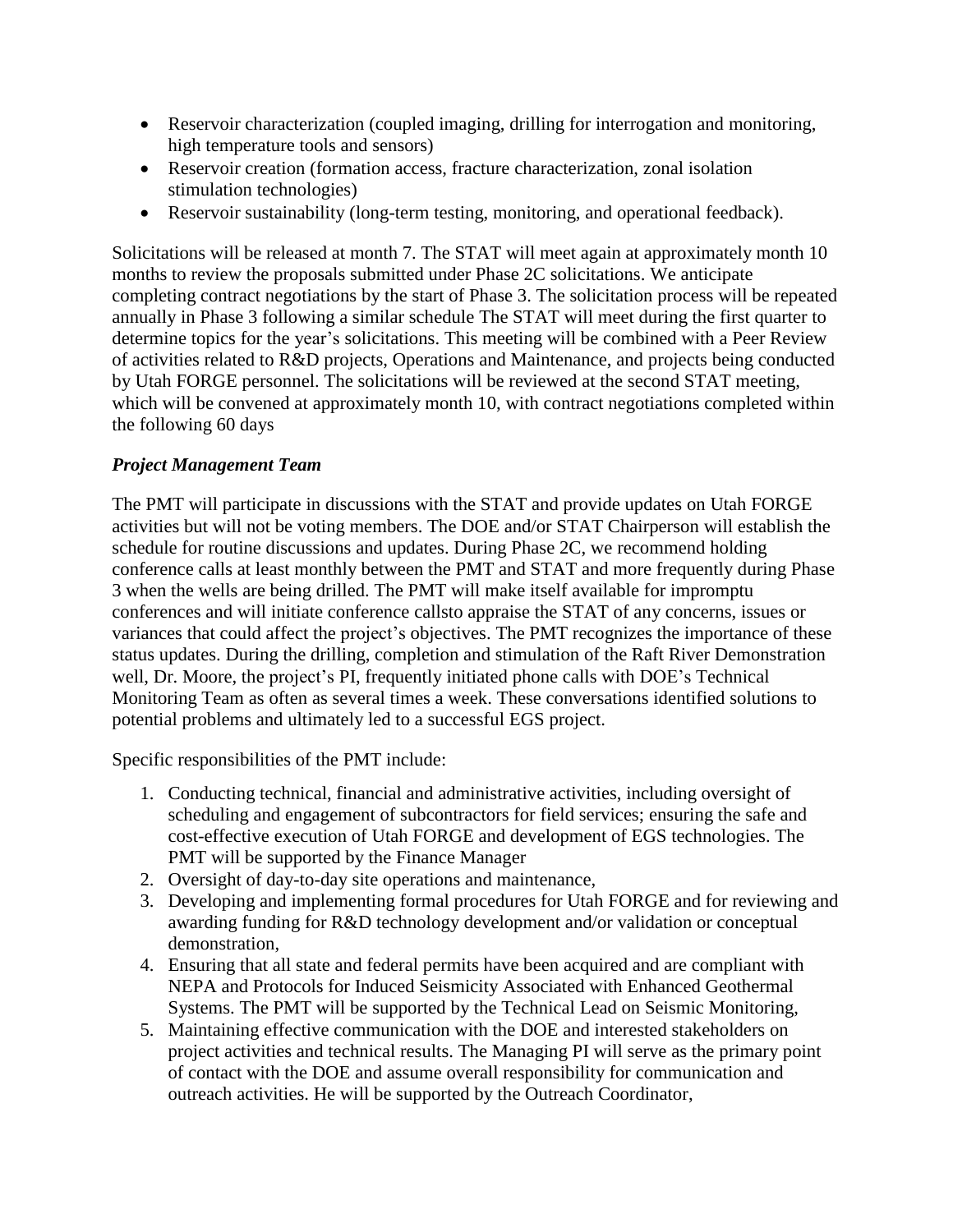- 6. Making FORGE data available through a dedicated node on the National Geothermal Data System (NGDS). The PMT will be supported by the Data Manager, and
- 7. Preparation of an annual operating plan (AOP) in Phase 3 for approval by the DOE.

The PMT will be supported by the Project Manager, Financial Manager and Office Manager, as well as the Office of Sponsored Research, and the Legal Department at the University of Utah. The Project Manager will serve as a liaison between the PMT, the R&D projects, the Site Manager and investigators conduction operational activities.. The Financial Officer will monitor all financial aspects of the Utah FORGE project, including disbursement of funds and submission of all required financial statements. The Office of Sponsored Research at the University of Utah will assist in negotiations with contractors, consultants and R&D performers and any subsequent contractual matters that may arise.

Research and daily activities in the field will be supported by the Site Manager, Mr. Garth Larson. The project will maintain a Site Office for conducting daily operations, receiving visitors and equipment, for safety indoctrination and for training. The office will provide work space for scientists, contractors and staff. This office will be located close to the deep drill site. The office facility will be equipped with a fiber optic cable, telephones, and computer facilities necessary to transmit data from ongoing operations to EGI and the Utah FORGE website. Two-way radios will be available to maintain contact with personnel working in the field and to communicate effectively and safely with the well site. Mr. Garth Larsen, was the former Site Manager of the Blundell Geothermal Plant. He will oversee access to the site, the safety of all personnel, and ensure there is adequate security for personnel and equipment. He will be the primary point of contact between the PMT and the field site. All personal will be required to sign in at the field office before proceeding to the drill site. All visitors, contractors and staff members will be required to take a training course once a year before proceeding to the field or drill site. Mr. Larson is familiar with the service industry in Utah and the surrounding states.

During the drilling activities, field operations will be supported by some of the world's most respected and experienced geothermal experts. The drilling program will be led by Geothermal Resources Group and Mr. Duane Winkler, who have drilled more than 450,000 m of horizontal legs for the oil and gas industry. Geothermal Resource Group were significant contributors to the successful Raft River EGS demonstration project. Their staff includes Mr. Bill Rickard (drilling engineer), Dr. Subir Sanyal (principal and founder of GeothermEX, now Schlumberger) and Mr. Dennis Kaspereit (formally a reservoir engineer for Terra-Gen and CalEnergy).

### *Conflict of Interest Among Participants*

Actual or perceived conflicts of interest among participating members of the STAT can have disastrous results. Conflicts of interest are most likely to occur during the solicitation and review process, but can occur at any time during the project. Members of individual review panels will be required to sign conflict of interest statements, indicating the nature of any potential conflicts (see Conflict of Interest form that has been approved by the DOE below). The chairs of the individual review panels will review these statements.

Individuals that do have conflicts of interest are expected them to recuse themselves from the review panels. If the chair concludes that a potential conflict of interest exists, and cannot resolve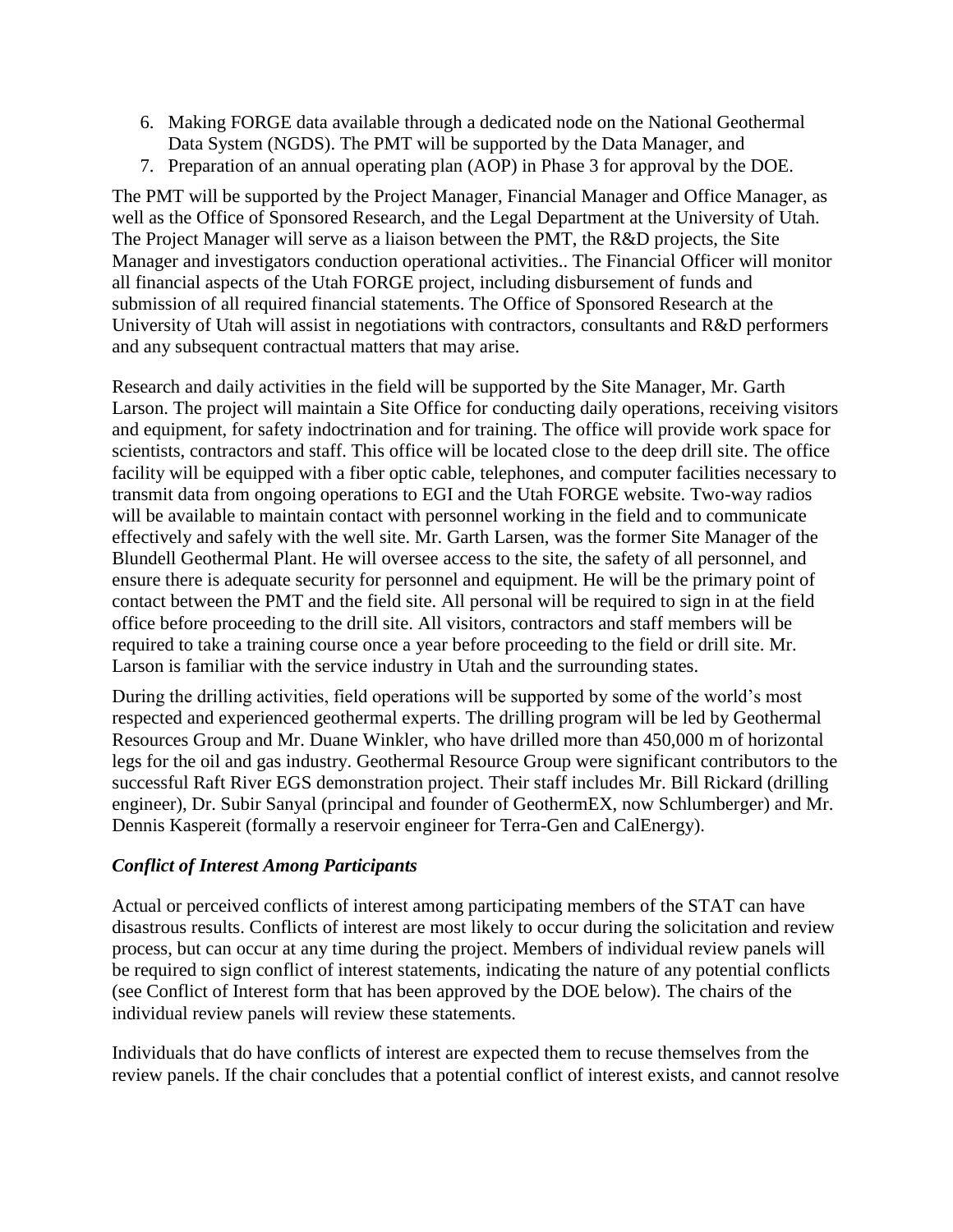the conflict, the PMT will make a determination regarding the suitability of the individual to participate in the solicitation and review process.

We recognize that not all conflicts can be resolved through discussion, although this will always be the first step. In the event conflicts cannot be resolved in this manner, The Managing PI can request the assistance of the University of Utah Legal Department in such determinations.

#### *Proposed Solicitation Process*

The STAT will advise the PMT on the research and technology requirements based on the overall objectives of the program as discussed above. Proposals will be solicited for research, tool testing and validation, numerical calculations, stimulation and development activities. The specific proposals will be based on the most pressing needs – as determined by the STAT. Proposal development will also recognize anticipated high impact future needs and growth areas.

For each of the three EGS lifecycle categories, a chair will be chosen within the STAT membership to oversee preparation of the solicitation and evaluation of the proposals. The Utah FORGE R&D solicitations will incorporate the evaluation criteria to be achieved. The draft solicitations will be forwarded to the PMT for review and possible recommendations for modification. The PMT will establish a review committee to ensure that each solicitation meets all federal guidelines and requirements.

Each chair will be responsible for recommending the committee members who will serve as reviewers. The committee will nominally consist of three to five voting members in addition to the non-voting chair. Both STAT and non-STAT members will be eligible to serve on these committees, providing there are no conflicts of interest. The review process will comply with all DOE/OMB procedures and protocols.

The solicitations will be announced through DOE's email list, DOE and Utah FORGE websites and in the Commerce Business Daily. The proposals will be ranked by the review committee and prioritized based on their strengths and weaknesses. In some cases, and where funds are available, for example those requiring destruction of core samples, projects that are nondestructive may be given priority over projects that result in sample destruction.

Submitted proposals must address the required milestones and evaluation criteria. The proposals will be assessed using a formalized merit criteria system. The review team will evaluate the proposals, with each member recusing him- or herself from reviewing proposals if a conflict of interest exists. Each reviewer will rank the proposals based on the established review criteria and then all of the ranking scores for each proposal will be summed to provide an overall individual proposal ranking. The results of the reviews and the recommendations by the review committee will be communicated to the PMT by the committee chair, in writing.

In the event that significant issues arise during the review process that cannot be resolved within the committee, the PMT will be notified immediately. The PMT will review the issues and formulate an appropriate response to resolve them. A range of actions may be required. The PMT may, for example, obtain input from additional experts or the STAT, negotiate the addition or removal of specific activities, or conclude that none of the proposals is acceptable.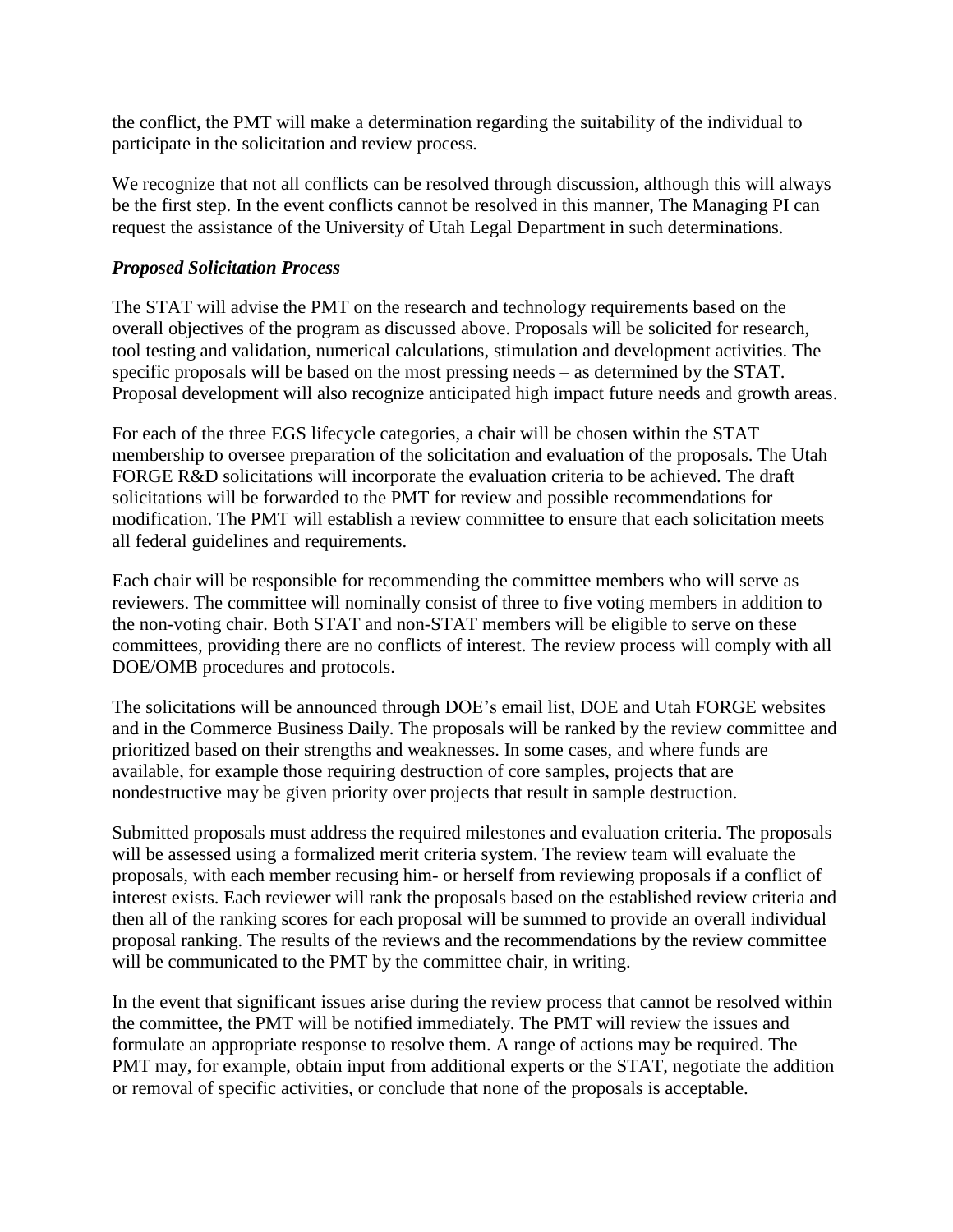Research proposals that address existing solicitations will be accepted for review irrespective of the funding source. All proposals will be reviewed and ranked based on the same criteria. Unsolicited proposals that do not address existing solicitations may be submitted throughout the course of the project. These proposals will be reviewed semiannually for relevance to the Utah FORGE project and EGS development. The review will specifically include an assessment of their impact on existing projects and project resources.

#### *Monitoring R&D Performances*

The period of performance for each project will be defined in the solicitation. These periods will vary based on the needs of the FORGE project the relevance of the proposed work. Research proposals will nominally last for 1 to 2 years, although longer periods may be appropriate for some projects. Each project will consist of two or more phases separated by a GO/NO GO decision at the conclusion of each phase. The evaluation criteria will include, at a minimum:

- 1. potential impact on the FORGE project and broader impacts on enhanced geothermal system needs, potential for commercialization
- 2. quality of technical approach and proposal team
- 3. quality of the results,
- 4. achievement of milestones, and
- 5. value of research relative to cost

The GO/NO-GO reviews will include recommendations from the STAT. Projects are not expected to deviate more than 10% from their proposed timelines or category costs. Deviations greater than 10% must be immediately reported to the PMT. Such deviations may result in the immediate cessation of the project unless there is a compelling reason to do so, such as the inability to source equipment or supplies, inability of the researcher to participate and/or inability to book time or other scheduling constraints for the facility.

Each research team will participate in a yearly Program Review. This review may be held in concert with the DOE Peer Review or independently. The review will be open to the public. Each PI will provide a description of the R&D project and progress toward achieving the proposed milestones. After the annual review, a report evaluating the research progress will be compiled by the PMT. A short summary of each research project will be published as part of the Program Review and posted on the Utah FORGE website. The report will also be available through the NGDS and DOE websites.

#### *Data Dissemination*

All research teams will be responsible for submitting their data to the NGDS in a timely manner as prescribed in their proposal. The FORGE Data Manager will assist as needed to help with this task but the responsibility for compliance will rest with the project PI. The PI will provide all periodic, topical, and final technical and financial reports in accordance with the "Federal Assistance Reporting Checklist" to the PMT.

### *Capability to Manage Utah FORGE*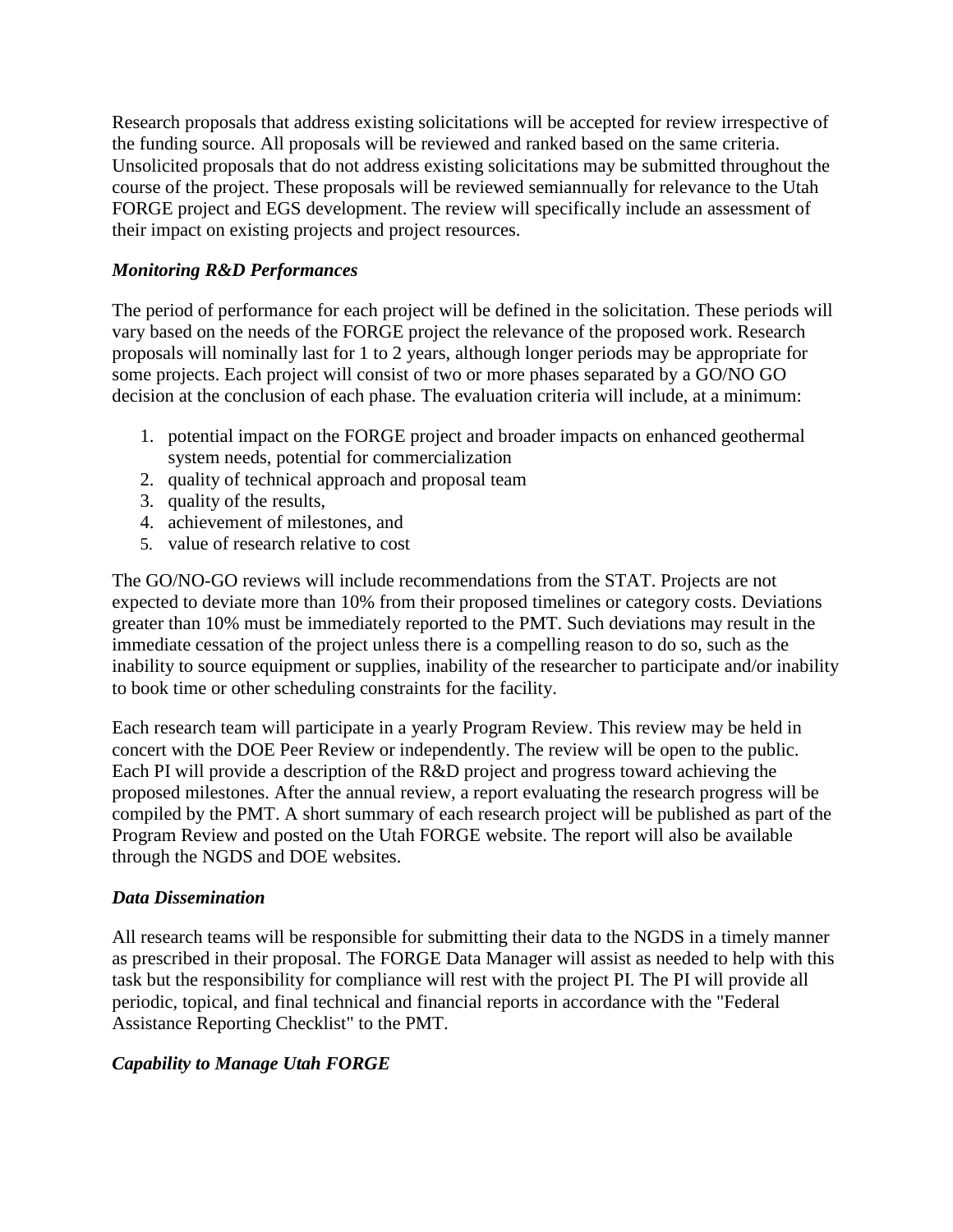The PMT will conduct ongoing and systematic reviews of the Utah FORGE project and its efforts and members, along with its accomplishments. EGI and the University of Utah have significant experience running a research center and multi-university consortiums, teaming with national laboratories and industry, maintaining close communications with stakeholders, including the DOE, leading topical and wide-reaching consortia, and arranging open events and annual meetings for participants. Success will require a close relationship with program managers at DOE and NETL. This will ensure that the Utah FORGE's work remains relevant to the needs of DOE as a whole. EGI and the University of Utah have extensive experience administering energy-related research awards. In the past 10 years, EGI has administered over \$167,000,000 in contracts funded by government agencies and the EGI consortium of oil and gas companies. Significantly, this is the largest university oil and gas consortium in the world. Of those administered contracts, \$116,000,000 was funded by DOE and \$86,000,000 was specifically targeted towards fossil energy.

EGI and the University of Utah have both staff and systems in place to effectively contract and manage all aspects of the R&D technologies that will be tested and evaluated at the Utah FORGE site. EGI, EGI's Business Office, and the University of Utah's Office of Sponsored Research and its Technology & Venture Commercialization group provide exceptional services related to contractual agreements, administrative assistance, and financial management.

The PMT and STAT will be responsible for ensuring the retention of leading technical experts in the oil and gas and geothermal communities. EGI, in collaboration with these experts from industry, academia, and the National Laboratories have the collective experience, background and insight to high-grade existing technology needs and to develop new ideas and approaches not yet popularized.

#### *Project Evolution and Teaming*

The Utah FORGE team recognizes that the project requirements will evolve with time. The composition of the STAT and FORGE team will change as necessary to reflect those changing requirements (Table 1). In Phase 2A and B, our activities are designed to achieve NEPA approval and augment existing characterization data with non-invasive studies. In Phase 2C, the focus of work involves refining the temperature and subsurface information (stress, mechanical properties, fractures and faults) in order to improve understanding of the reservoir. Early in Phase 3 the emphasis will be on drilling and stimulation. The later phases of Phase 3 will focus on long term monitoring, reservoir modeling and analysis of early predictions. The mix of technical specialties is illustrated in Table 1.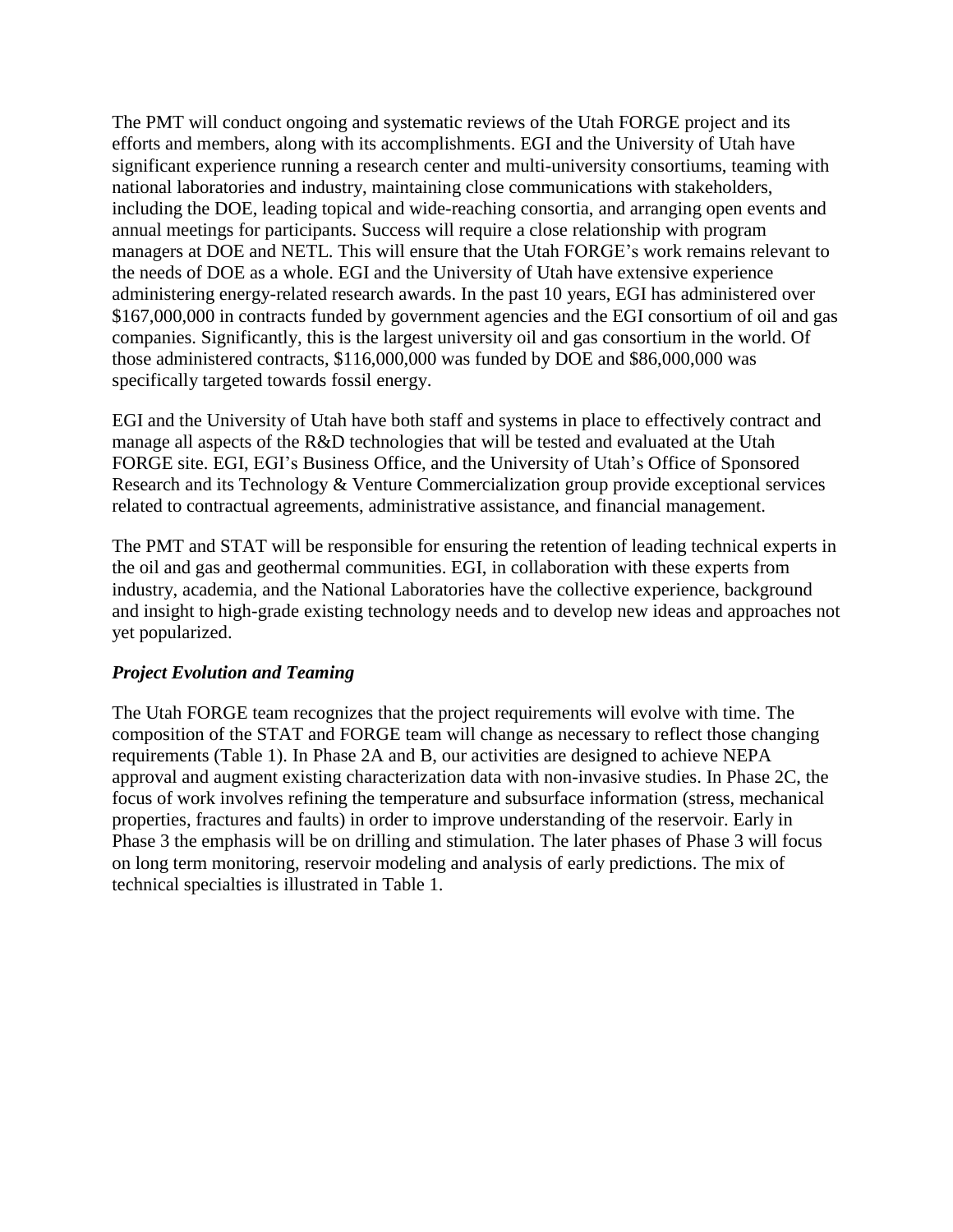| <b>Phase</b> | <b>Activity</b>                                |                                                                                                                                                                                    | <b>Environmental</b><br><b>Specialist</b> | <b>Structural</b><br><b>Geologist</b> | <b>Geochemist</b> | <b>Rock</b><br><b>Mechanic</b> | Geophysician | <b>Reservoir</b><br><b>Engineer</b> | <b>Drilling</b><br><b>Engineer</b> |
|--------------|------------------------------------------------|------------------------------------------------------------------------------------------------------------------------------------------------------------------------------------|-------------------------------------------|---------------------------------------|-------------------|--------------------------------|--------------|-------------------------------------|------------------------------------|
| 2A           | <b>NEPA</b> approval                           | Non-invasive studies<br>reflection seismic<br>passive seismic (MEQ)<br>MagnetoTelluric<br><b>LIDAR</b><br>hyperspectral imaging<br>precision land surveying<br>gravity<br>soil gas | $\mathsf{x}$                              |                                       |                   |                                |              |                                     |                                    |
| 2B           |                                                |                                                                                                                                                                                    | $\mathsf{x}$                              | $\mathsf{x}$                          | $\mathsf{x}$      |                                | $\mathsf{x}$ |                                     |                                    |
| 2C           | Refine Temp,<br><b>Stress</b><br>distributions | Subsurface studies<br><b>Temp surveys</b><br>geophysical logs<br>fluid sampling<br>mini-frac tests<br>injection tests<br>core sampling                                             |                                           | $\mathsf{x}$                          | $\mathsf{x}$      | X                              | $\mathsf{x}$ | $\mathbf{x}$                        | $\mathbf{x}$                       |
| 3 (early)    | <b>Drilling</b>                                | <b>Stimulation</b>                                                                                                                                                                 |                                           |                                       |                   | X                              | X            | $\mathbf{x}$                        | $\mathbf{x}$                       |
| 3 (later)    | Monitoring                                     |                                                                                                                                                                                    | $\mathsf{x}$                              |                                       | X                 |                                | X            | $\mathsf{x}$                        |                                    |
|              | Reservoir<br>modeling                          | rock & fluid mechanics                                                                                                                                                             |                                           |                                       | x                 | $\mathsf{x}$                   | $\mathsf{x}$ | $\mathsf{x}$                        |                                    |
|              | Analysis                                       | geoscience & economics                                                                                                                                                             | $\mathsf{x}$                              | $\mathsf{x}$                          | X                 | $\mathsf{x}$                   | $\mathsf{x}$ | $\mathsf{x}$                        | $\mathsf{x}$                       |

*Table 1: Evolution of technical specialties*

We have identified potential STAT and team members who can contribute to these efforts. Over the years, we have worked with many highly qualified individuals from private industry, universities and national laboratories. Some experts identified by the Utah FORGE team have already been approached and offered to participate in our project, even though they are on other teams. It is not appropriate to identify all of them at this point. We propose to nominate some of these individuals to our team.

As part of the R&D Management process (described above) the STAT will meet at least twice each year to review progress and development solicitations. The first meeting will identify research needs for the upcoming year. This meeting will be an appropriate time to recommend adjustments to the membership of the STAT and the review committees. This will allow members whose research interests have changed or who anticipate a developing conflict of interest to change roles for the good of the project. It will also be a natural transition time for the PMT to add new people, ideas and energy to the teams.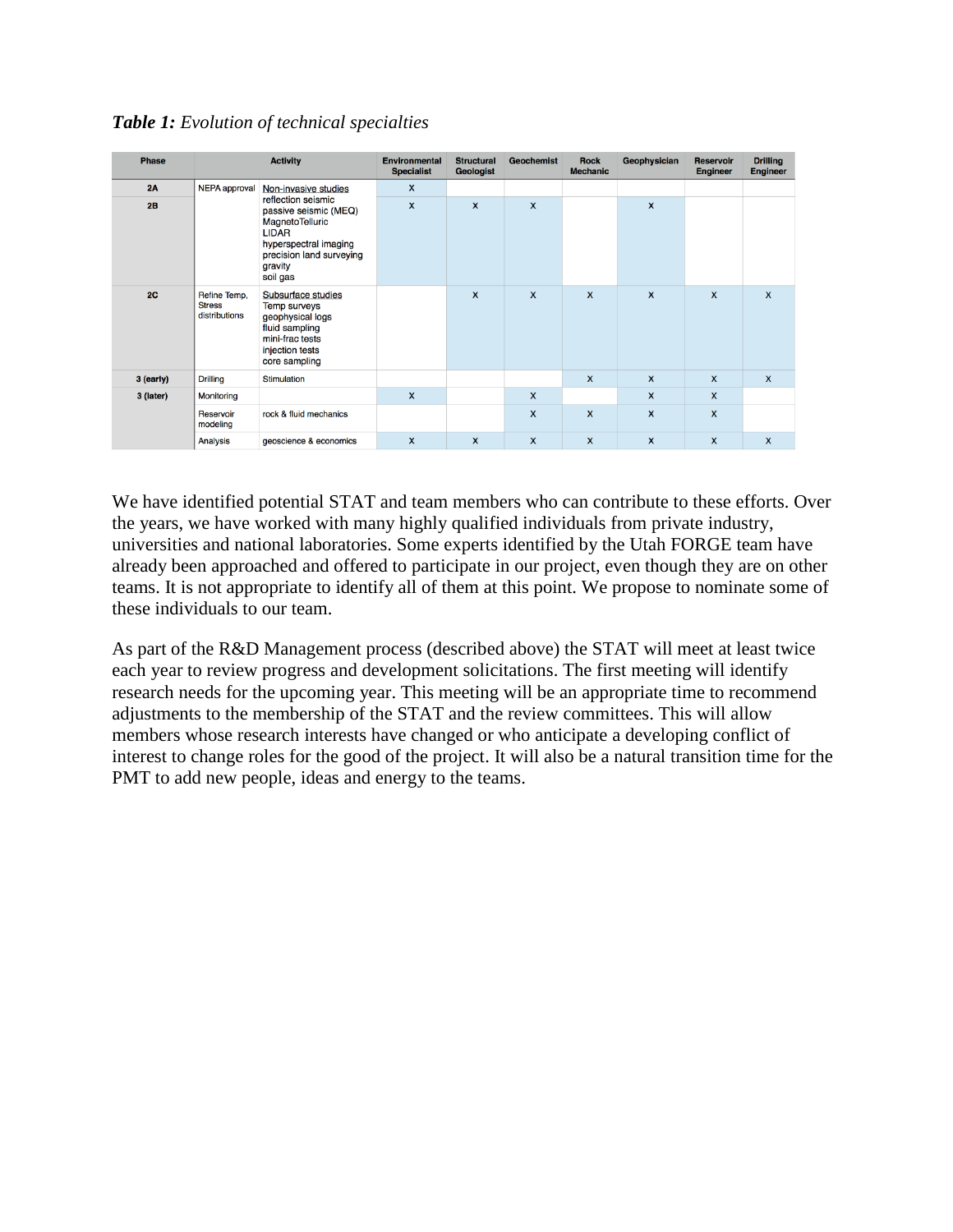

#### **EERE**

# **INDIVIDUAL CONFLICT OF INTEREST AND NONDISCLOSURE ACKNOWLEDGMENT**

This acknowledgment must be completed by individuals prior to receiving any related documentation or information pertaining to, and participation in, the merit review or peer review process. The acknowledgement provides for each reviewer to understand conflict of interest and nondisclosure requirements associated with their participation in these reviews. Individuals with a conflict of interest may not participate in the merit or peer review process or use or disclose information obtained during these reviews, unless DOE has decided that there is acceptable mitigation of the identified conflict.

In anticipation of my participating as a reviewer for the Department of Energy,

|            | (Print Name), acknowledge the |
|------------|-------------------------------|
| following: |                               |

- (a) I understand that during the course of performing merit and/or peer review services, I may obtain access to confidential or proprietary business, technical, or financial information belonging to the Government or other entities, including information relating to the submissions of applications and other information in connection with any Funding Opportunity Announcement (FOA) or peer review;
- (b) To the best of my knowledge and belief, no conflict of interest exists that may either:
	- (1) Result in my participation on a particular matter involving a FOA that will have a direct and predictable effect upon my financial interest;
	- (2) Diminish my capacity to impartially assist in the review of applications in response to FOAs and project reviews; or
	- (3) Result in a biased opinion or unfair advantage.
- (c) In making the above statement, I have considered all the following factors that might place me in a position of conflict, real or apparent, regarding FOA information or projects during the peer review:
	- (1) All my stocks, bonds, other outstanding financial interests or commitments;
	- (2) All my employment arrangements (past, present, and under consideration); and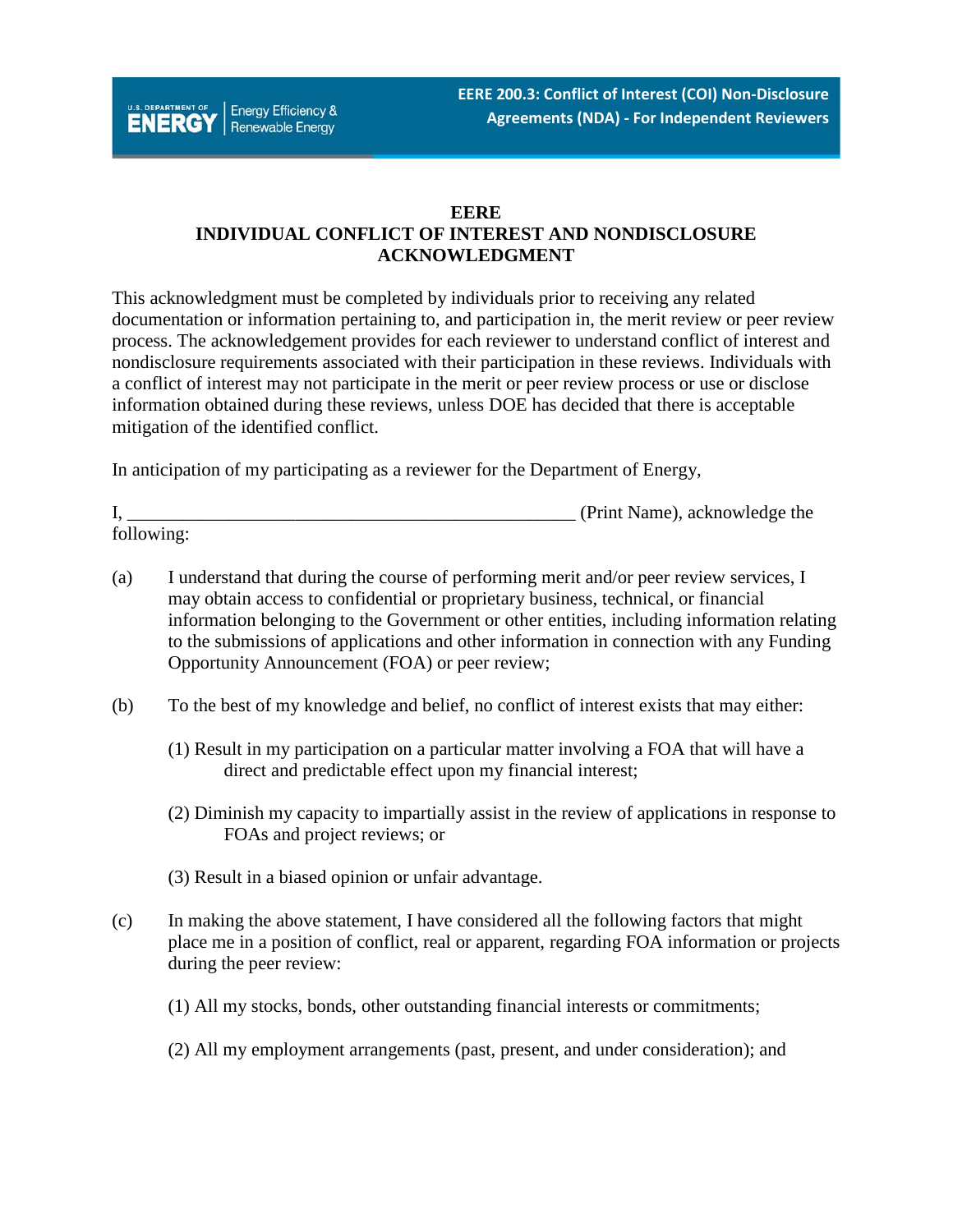- (3) All financial interests and employment arrangements of my spouse, minor children, and other members of my immediate household as well as my general partners, or any organization in which I serve as an officer, director, or trustee, or with whom I am negotiating for employment.
- (4) Any examples of relationships that might create an appearance of a conflict regarding these duties have been provided to me.
- (d) I have a continuing obligation to disclose any circumstance that may create an actual or apparent conflict of interest. If I learn of any such conflict, I will report it immediately to the FOA manager/Peer Review Leader and/or the DOE Contracting Officer. I will perform no more duties related to the merit review and/or peer review until I receive instructions on the matter.
- (e) I agree to treat this information as proprietary and confidential and comply with agency procedures for the protection of such information (including electronic information) and use my best efforts to safeguard such information. I will not disclose the contents of, nor release, any such information to anyone either during or after the merit and/or peer review evaluation other than:
	- (1) To individuals within the review process that are directly concerned with the performance of this effort and who have executed this Conflict of Interest and Nondisclosure Acknowledgment;
	- (2) To other individuals designated by the DOE Contracting Officer, FOA Manager or Peer Review Leader; or
	- (3) Pursuant to an order from a court of competent jurisdiction.
- (f) I shall not accept any invitations or gratuities (e.g., meals, gifts, favors, etc.) from any applicant or project performer. If I am offered any invitations, gratuities, or job offers by or on behalf of any applicant or project performer, I will immediately report to the Contracting Officer or Federal Peer Review Manager.
- (g) Whenever DOE furnishes any FOA or project related information to me, I, the reviewer, agree to use such information only for the purpose of conducting the review and to treat the information obtained in confidence. Further, I will not use such information for my own private gain or the private gain of others. This requirement for confidential treatment applies to information obtained from any source, including the submitter, without restriction. Any notice of restriction placed on such information by either DOE or the submitter of the information shall be conspicuously affixed to any reproduction or abstract thereof and its provisions strictly complied with. Upon completion of my duties, I will return all copies to the DOE office that initially furnished such information or I will destroy the files (paper and electronic) and certify to the Contracting Officer, FOA Manager or Peer Review Leader that I have done so.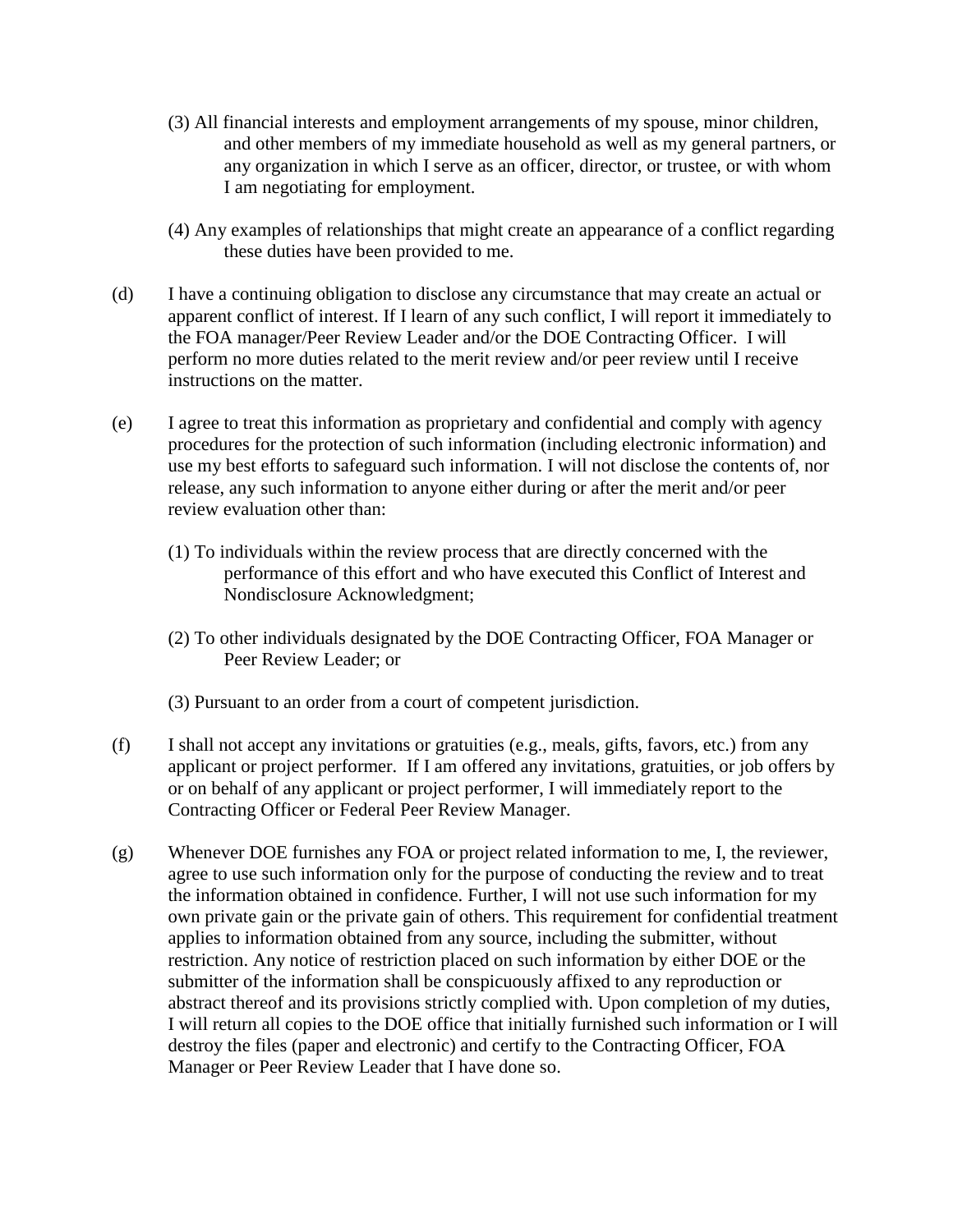(h) These provisions are consistent with and do not supersede, conflict with, or otherwise alter the employee obligations, rights, or liabilities created by existing statute or Executive order relating to (1) classified information, (2) communications to Congress, (3) the reporting to an Inspector General of a violation of any law, rule, or regulation, or mismanagement, a gross waste of funds, an abuse of authority, or a substantial and specific danger to public health or safety, or (4) any other whistleblower protection. The definitions, requirements, obligations, rights, sanctions, and liabilities created by controlling Executive orders and statutory provisions are incorporated into this agreement and are controlling.

**Email address**: \_\_\_\_\_\_\_\_\_\_\_\_\_\_\_\_\_\_\_\_\_\_\_\_\_\_\_\_\_\_\_\_\_\_\_\_\_\_\_\_\_\_\_\_\_\_\_

DOCUMENT MUST BE SIGNED AND RETURNED TO DOE POINT OF CONTACT (PROGRAM OR CONTRACTING PERSON WHO IS MANAGING THE REVIEWER PANEL) BEFORE REVIEWER RECEIVES DOCUMENTATION FOR REVIEW.